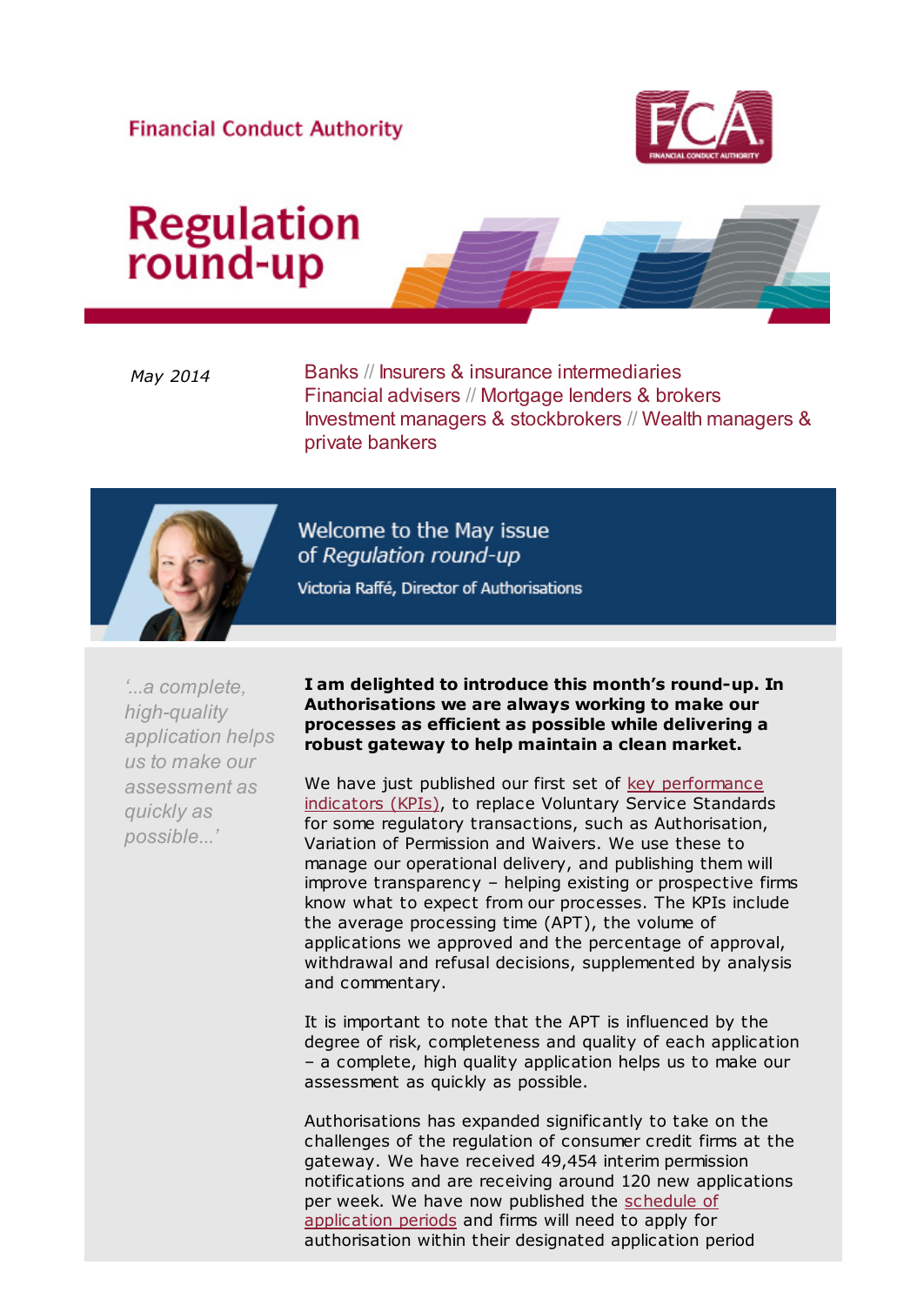otherwise their interim permission will lapse. Whether firms are applying for authorisation soon or in the future they should start preparing their application now. There's more information on preparing for authorisation available on our [website](http://cl.s6.exct.net/?qs=e3bc8b908ce0595f2e7e20d4da62013e33412f0f24428a6676ac56551305047a).



### Hot topic: Mortgage Market Review (MMR)

We've seen a lot of press comment recently about the tough approach lenders are applying to affordability checks so we thought it worthwhile reminding you about what we expect.

Underwriters need to look at information about income and outgoings, just as they did pre-MMR, to judge the borrower's ability to repay the mortgage. In this respect, we don't expect that much to change.

The only difference is that we have added more detail to the rules, setting some standards around what lenders, as a minimum, need to take into account. In addition to committed expenditure, credit and contractual and any other expenditure the borrower is committed to continue after the mortgage has completed, the lender needs to consider the essential expenditure that households have to meet to maintain basic needs – things that are not realistically possible for a borrower to reduce or go without (such as food and household utilities).

On top of that, we've asked lenders to allow for basic quality of living costs, expenditure beyond the bare essentials that is still difficult to go without or to reduce, such as clothing, household appliances and basic recreational activities.

We believe that the need to think about expenditure as well as income is nothing more than the application of common sense and that the benefit of this will become more apparent as MMR beds in.

For more information, please refer to our [MMR web pages](http://cl.s6.exct.net/?qs=e3bc8b908ce0595f2fd374bfeeafd0e3f16994d609f0fe79a087a7752f3f698a).

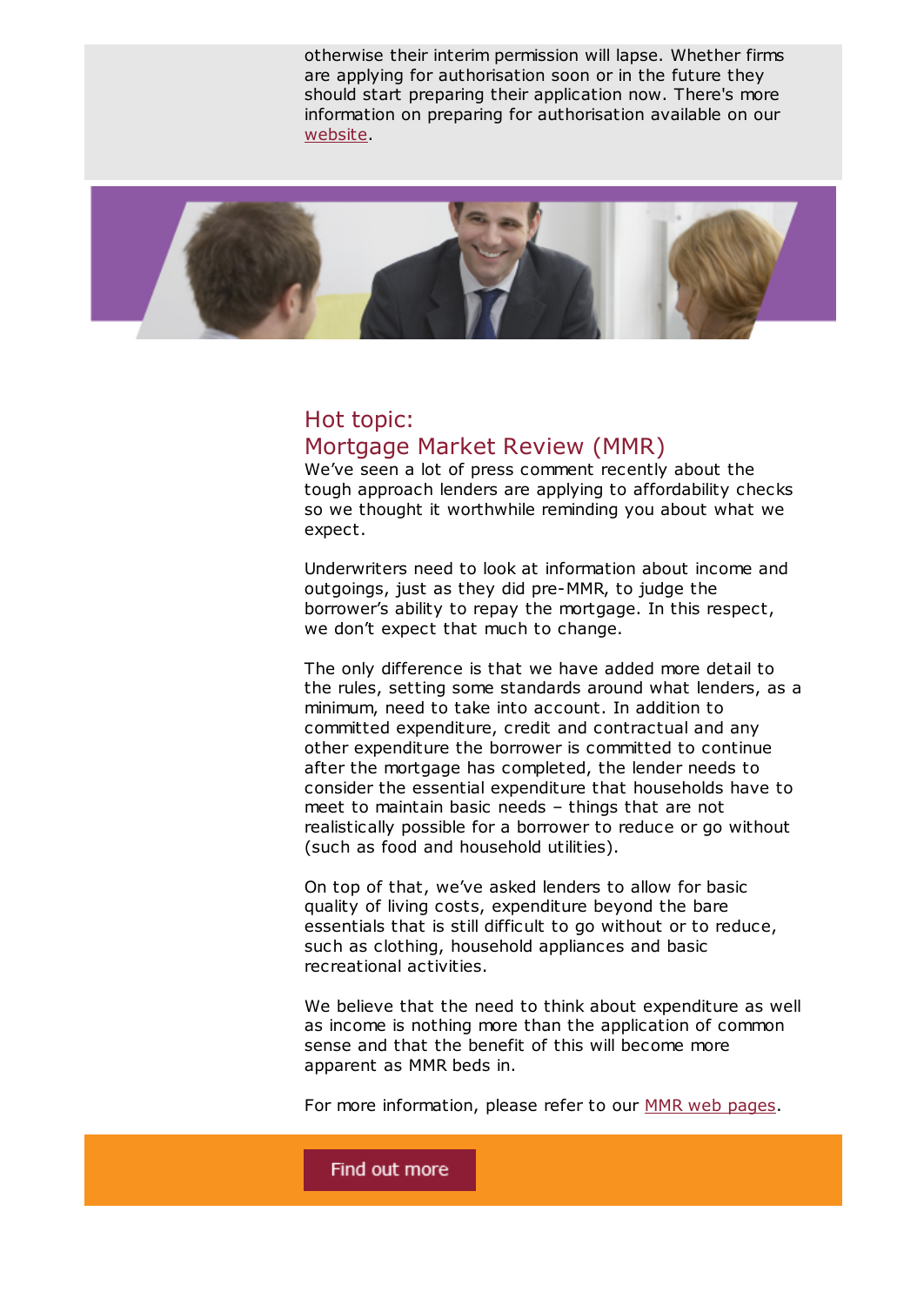

#### Financial crime: anti-money laundering controls

We are carrying out a thematic review of smaller banks' anti-money laundering controls (AML), having visited some of these banks as part of a thematic review in 2011. We continue to find significant weaknesses in many banks' money-laundering risk assessment and management policies and procedures. In particular, we find these in how banks identify and manage high-risk customers, and monitor transactions.

Our visits are ongoing and we intend to publish a report setting out our findings later this year. We are reminding all firms that are subject to our AML rules that they must put in place and maintain policies and procedures to identify, assess and manage money-laundering risk effectively. We provide [guidance](http://cl.s6.exct.net/?qs=4e1ffdc9bce80a6643c9e516d54ac4e9f758cb38c0404781cbcca1bb67610c1b) on how firms can achieve this. There is also more information available on our [website](http://cl.s6.exct.net/?qs=4e1ffdc9bce80a6660c1f9e4425dd481d7ecdc14238449f7b79483273978768e).

All firms that are subject to our AML rules must regularly review their policies and procedures, to ensure they remain effective and relevant.

#### Find out more

#### Clive Adamson at the BSA [conference](http://cl.s6.exct.net/?qs=4e1ffdc9bce80a66b10bc76da2cfaea748bd73b825c4721b1eede9e01ae0221d)

Speaking at the recent Building Societies Association conference, Clive Adamson, Director of Supervision. outlined how effective regulation and sustainable businesses go hand in hand and how the FCA has set out to make a positive difference in its first year.

### Banks **Insurers & insurance** intermediaries

#### General insurance [conference](http://cl.s6.exct.net/?qs=4e1ffdc9bce80a66919bd5eb79ad1b94199d4d00491b59289ae7162e2f683f0b)

This will take place on 2 June 2014 at The Brewery, London. At the conference we will discuss our strategy for general insurance regulation and consider top conduct issues for the sector.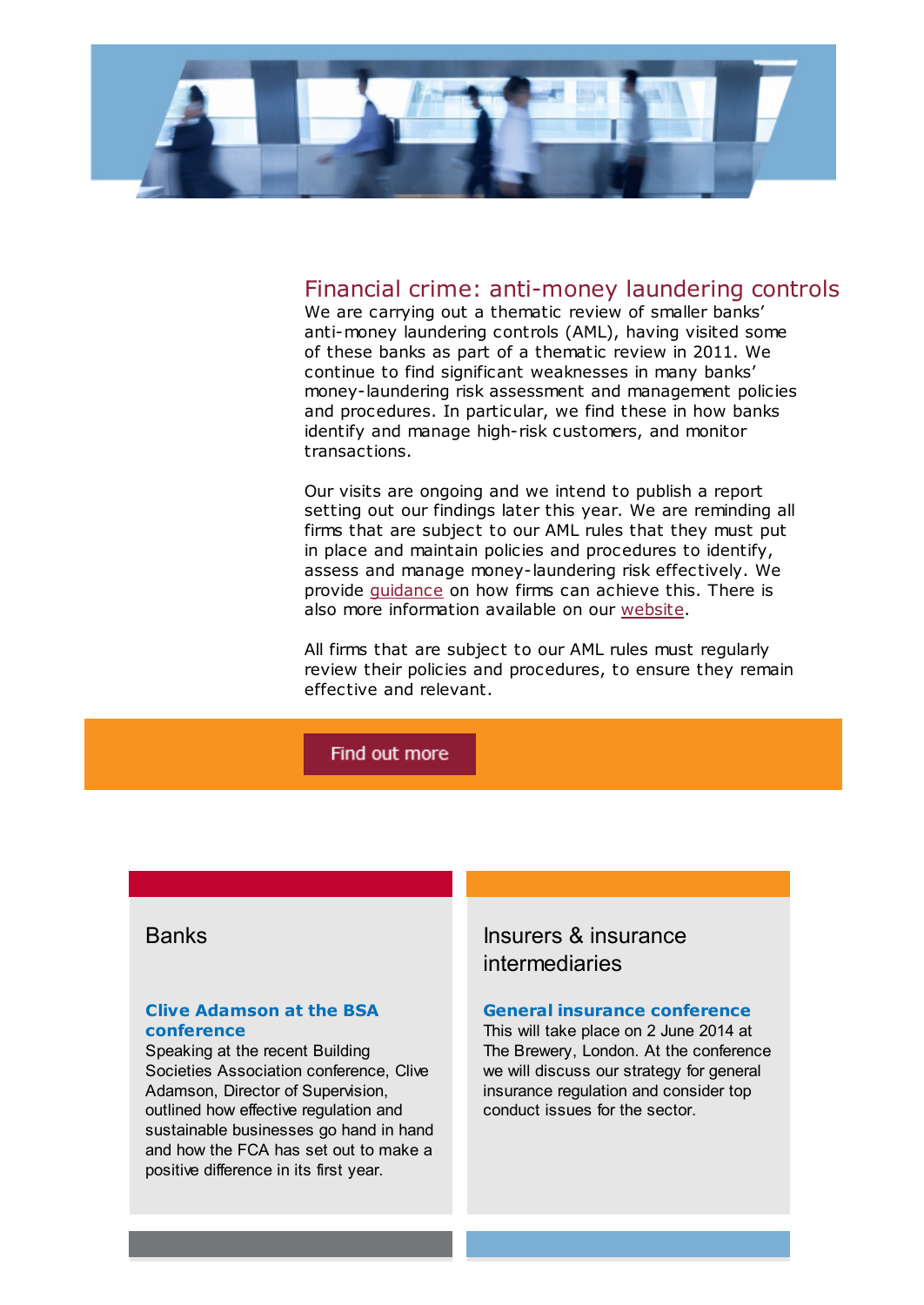#### Changing [customers](http://cl.s6.exct.net/?qs=4e1ffdc9bce80a66ca8b640224d330e058f790d2f9090747a693139d7f334a6f) to post-RDR unit classes

Our finalised guidance addresses: • whether a conversion to a clean unit class should be treated in the same way as a switch of units

• whether conversions can happen in bulk rather than individually • if conversions can happen without express consent of the relevant

- unitholder(s)
- whether advice is needed
- the role of advisers in the conversion process, and

• whether a new disclosure document (e.g. a Key Investor Information Document (KIID) for a UCITS scheme) needs to be issued to each relevant unitholder before conversion

Our [FAQs](http://cl.s6.exct.net/?qs=4e1ffdc9bce80a66f9fd4c3ca4988801f4682f216cb5a2b13247e90e311a22fb) may answer some of your specific questions.

#### Clarity of fund charges [thematic](http://cl.s6.exct.net/?qs=4e1ffdc9bce80a66d9385ab0a5a2cc379e02a5da077b182ff2099cfbb039e884) review



Our [review](http://cl.s6.exct.net/?qs=4e1ffdc9bce80a667aee55ae5b61bc2414122456157a50a36dad3d376e634a0a) focused on the clarity of fund charges in **ACTION** information provided by asset managers, but advisers and

platforms also have a responsibility to provide information on charges clearly and consistently. It is important for investors to be able to understand and compare charges because, with performance and the levels of risk, they contribute to fund returns. We expect charges to be clearly and consistently presented so retail investors can make valid comparisons of charges between funds.

#### Review of post-RDR adviser charging and service [disclosure:](http://cl.s6.exct.net/?qs=c84cb7b6162d46a2305d5e51671aba4247bfa255f1b4ccabf722d17d0c2ac8d5) cycle 3 starts in early July



We published the **[findings](http://cl.s6.exct.net/?qs=c84cb7b6162d46a20ce343fd050bee45cd048d433d193d9514d5bd0fade928b6)** of our thematic review into **ACTION** disclosure of adviser charges and services. The results were

disappointing, with 73% of firms failing to correctly provide the required information on the cost of advice. The next cycle of our review starts in July, so you need to act now to ensure your disclosure documents and processes

Financial advisers **Investment managers and** stockbrokers (retail and wholesale)

#### Clarity of fund charges [thematic](http://cl.s6.exct.net/?qs=c84cb7b6162d46a2fe66c9d43b6b2d3303ec62d489eace3a3b4509cd5b7a44d2) review



Our [review](http://cl.s6.exct.net/?qs=c84cb7b6162d46a2b9d5b636a7f5a4a00ab46149c6abb192b7bf73a43312a791) focused on the clarity of fund charges. It is **ACTION** important for investors to be able to understand and

compare charges because, with performance and the levels of risk, they contribute to fund returns. We found both good and poor practices across the industry. We expect charges to be clearly and consistently presented so retail investors can make valid comparisons of charges between funds.

#### Dealing [commission:](http://cl.s6.exct.net/?qs=c84cb7b6162d46a22e878e432f7652ca357eb2e7ad5a9931157721ae44c9d4f2) clarifying rules on research

## **FOR**

Our Policy [Statement](http://cl.s6.exct.net/?qs=c84cb7b6162d46a20bba14e88aa75e5cbd35377c0f9d6c01862e0897d1b75141) finalises clarifications to our **ACTION** rules that allow investment managers to use dealing

commissions – paid from their customers' funds – to receive executionrelated and research goods and services.

#### Changing [customers](http://cl.s6.exct.net/?qs=c84cb7b6162d46a208d3ef98a34b6174d4d6389d487e8e6ffb139ca65d476e3e) to post-RDR unit classes

Our finalised guidance addresses:

• whether a conversion to a clean unit class should be treated in the same way as a switch of units

- whether conversions can happen in bulk rather than individually
- if conversions can happen without express consent of the relevant unitholder(s)
- whether advice is needed

• the role of advisers in the conversion process, and

• whether a new disclosure document (e.g. a Key Investor Information Document (KIID) for a UCITS scheme) needs to be issued to each relevant unitholder before conversion.

Our [FAQs](http://cl.s6.exct.net/?qs=c84cb7b6162d46a251cd89820192408906fe6be5a99eeb3e57ac173ccfb1361f) may answer some of your specific questions.

Review of post-RDR adviser charging and service [disclosure:](http://cl.s6.exct.net/?qs=c84cb7b6162d46a246d02beaf1aaa520cb7d7c62425e1e51cc6a97dde7165417) cycle 3 starts in early July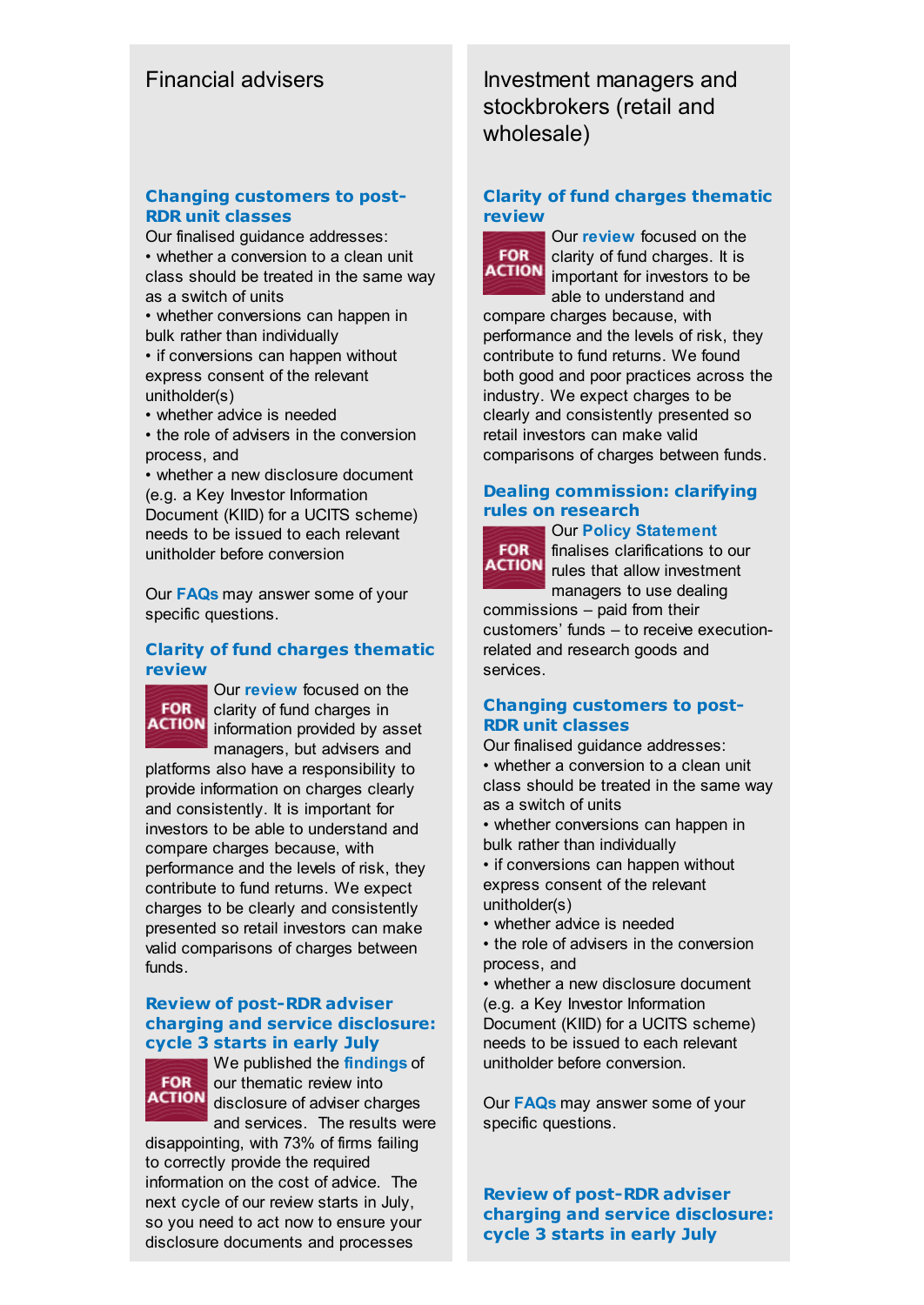are sufficiently clear and compliant.

#### [Warning](http://cl.s6.exct.net/?qs=c84cb7b6162d46a29ab7439c484a0503078041c51910a719e040faf22eafe566) notice against an adviser over UCIS

An individual warning was issued to a director of an Appointed Representative for promoting and arranging certain Unregulated Collective Investment Schemes (UCIS).



We published the **[findings](http://cl.s6.exct.net/?qs=ecdb1c9f445741ac4d7ae93cffb15eee4443f1eebcdfa22c3b5829c621bb9de6)** of our thematic review into disclosure of adviser charges

and services. The results were disappointing, with 73% of firms failing to correctly provide the required information on the cost of advice. The next cycle of our review starts in early Q3, so you need to act now to ensure your disclosure documents and processes are sufficiently clear and compliant.

#### Invesco [Perpetual](http://cl.s6.exct.net/?qs=ecdb1c9f445741acf8b69b498f08f7819d5aa265880fbbfa230956edf5908382) fined

Invesco were [fined](http://cl.s6.exct.net/?qs=ecdb1c9f445741aca42aeb731ab573b8a32f5aae99a983f6d9b0b31ad4a86006) £18,643,000 for not complying with investment limits designed to protect consumers, and not clearly informing investors or explaining associated risks of its use of derivatives, which introduced leverage into the funds.

#### Pension transfers into [unregulated](http://cl.s6.exct.net/?qs=ecdb1c9f445741ac598b6bc5b2dc9a8f950b0de28f60fee2093e2ea4fec8d3fa) products through **SIPPs**

We have alerted firms to our requirements when they give advice on self-invested personal pensions (SIPPs), as recent supervisory work has identified ongoing and serious failings in this area. We believe pension transfers or switches to SIPPs intended to hold nonmainstream propositions are unlikely to be suitable options for the vast majority of retail customers and that firms operating in this market need to be particularly careful to ensure their advice is suitable.

#### Former UBS trader [banned](http://cl.s6.exct.net/?qs=ecdb1c9f445741ac43883d1c72c89590d6d33b2f243a7093306795c74e173571)

We have **[banned](http://cl.s6.exct.net/?qs=ecdb1c9f445741acc7c0521036fa85ee5a906b669c8ed08082f99f764284da22)** John Christopher Hughes from performing any function in relation to any regulated activity in the financial services industry for failings related to \$2.3 billion unauthorised trading losses by another trader Kweku Mawuli Adoboli.

## Mortgage lenders & brokers Wealth managers & private

#### Clive Adamson at the BSA [conference](http://cl.s6.exct.net/?qs=ecdb1c9f445741ac1b4b52f4b8525b43d0f867220d94582a7326f81c4ab68ff4)

Speaking at the recent Building Societies Association conference, Clive

## bankers

Review of post-RDR adviser charging and service [disclosure:](http://cl.s6.exct.net/?qs=ecdb1c9f445741ac57496fefe15c0ed77a01ee94864e834246660ee61ffeb449) cycle 3 starts in early Q3 We published the **[findings](http://cl.s6.exct.net/?qs=ecdb1c9f445741ac577536b97223e0bac9ce35757b07405e2a7eaeaab48f32f2)** of our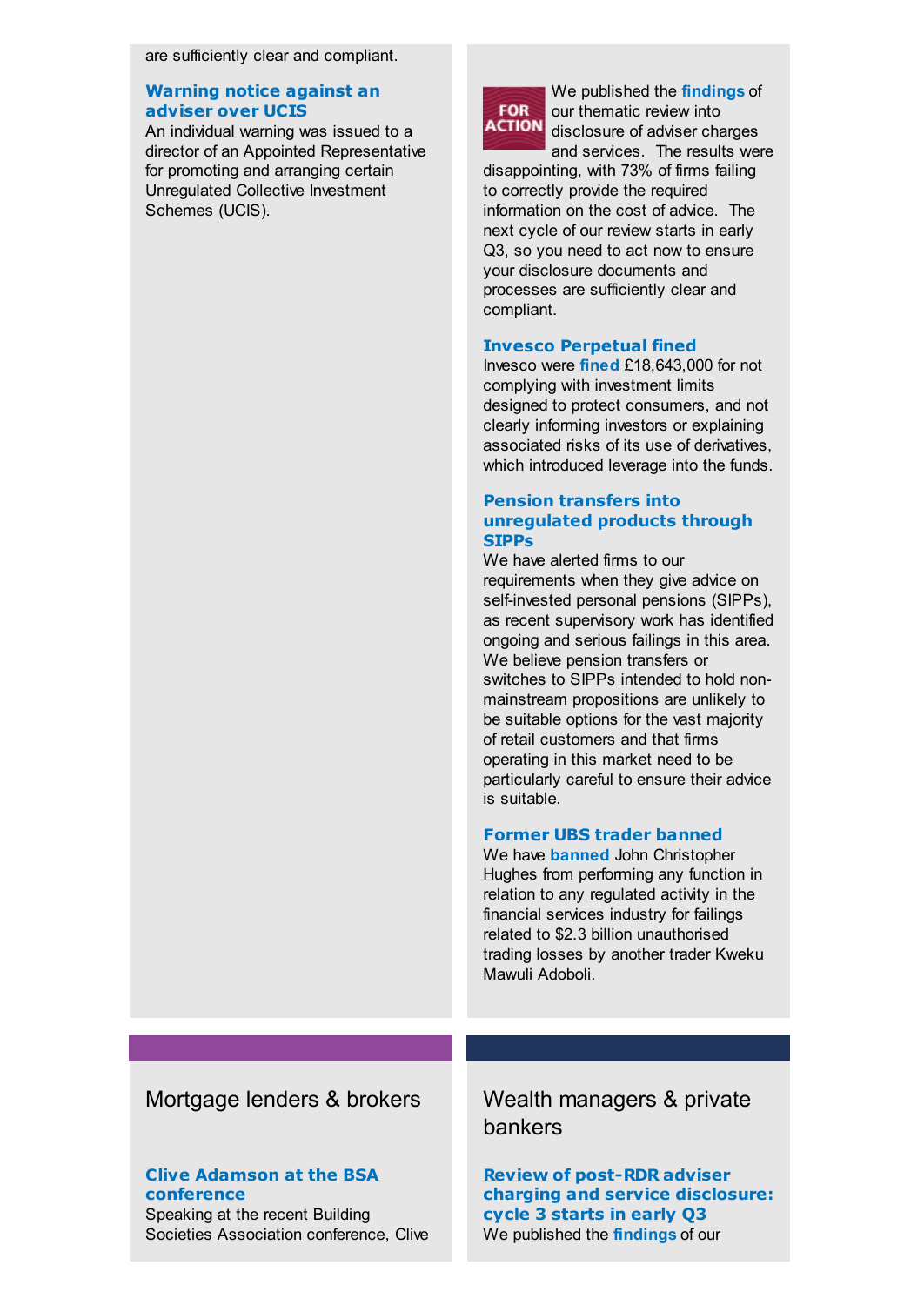Adamson, Director of Supervision, outlined how effective regulation and sustainable businesses go hand in hand and how the FCA has set out to make a positive difference in its first year.

thematic review into disclosure of adviser charges and services. The results were disappointing, with 73% of firms failing to correctly provide the required information on the cost of advice. The next cycle of our review starts in July, so you need to act now to ensure your disclosure documents and processes are sufficiently clear and compliant.

#### Clarity of fund charges [thematic](http://cl.s6.exct.net/?qs=c84cb7b6162d46a2fe66c9d43b6b2d3303ec62d489eace3a3b4509cd5b7a44d2) review

**FOR** 

Our [review](http://cl.s6.exct.net/?qs=ecdb1c9f445741ac14890d8eff0f3a96079af9789cd659363ed450b9423b6d2d) focused on the clarity of fund charges. It is **ACTION** important for investors to be able to understand and

compare charges because, with performance and the levels of risk, they contribute to fund returns. We found both good and poor practices across the industry. We expect charges to be clearly and consistently presented so retail investors can make valid comparisons of charges between funds.

Invesco [Perpetual](http://cl.s6.exct.net/?qs=a16dcf6e25cbaa0e4837a63b5ede6f85cb07e7d591c3ad2a58948a897f9acf7d) fined Invesco was [fined](http://cl.s6.exct.net/?qs=a16dcf6e25cbaa0e66f48a700d4435a82900456d6fa63b7657b9ca2e689ae395) £18,643,000 for not complying with investment limits designed to protect consumers, and not clearly informing investors or explaining associated risks of its use of derivatives, which introduced leverage into the funds.



#### FCA [Independent](http://cl.s6.exct.net/?qs=a16dcf6e25cbaa0e7ed7a3b9e1361b48de17e7e8702754e8f200654d2c0617fc) Directors Publish Protocol and Updated Terms of Reference

The [Protocol](http://cl.s6.exct.net/?qs=a16dcf6e25cbaa0ea9fa7a97da0eb5a8424143db22d4c6fa5e43b79a4f3ee607) sets out the procedures under which the inquiry is to be carried out, and an updated Terms of Reference.

## May news round-up **Events & publications**

#### General insurance [conference](http://cl.s6.exct.net/?qs=a16dcf6e25cbaa0e5170eeb768442ffa19057e77b803bffc51f06937fd7e9c55)

This will take place on 2 June 2014 at The Brewery, London. At the conference we will discuss our strategy for general insurance regulation and consider top conduct issues for the sector.

FCA key [perfomance](http://cl.s6.exct.net/?qs=a16dcf6e25cbaa0e14f648c33d0056f868704c05b3c39c557ccec48894c49dda) indicators (KPIs)